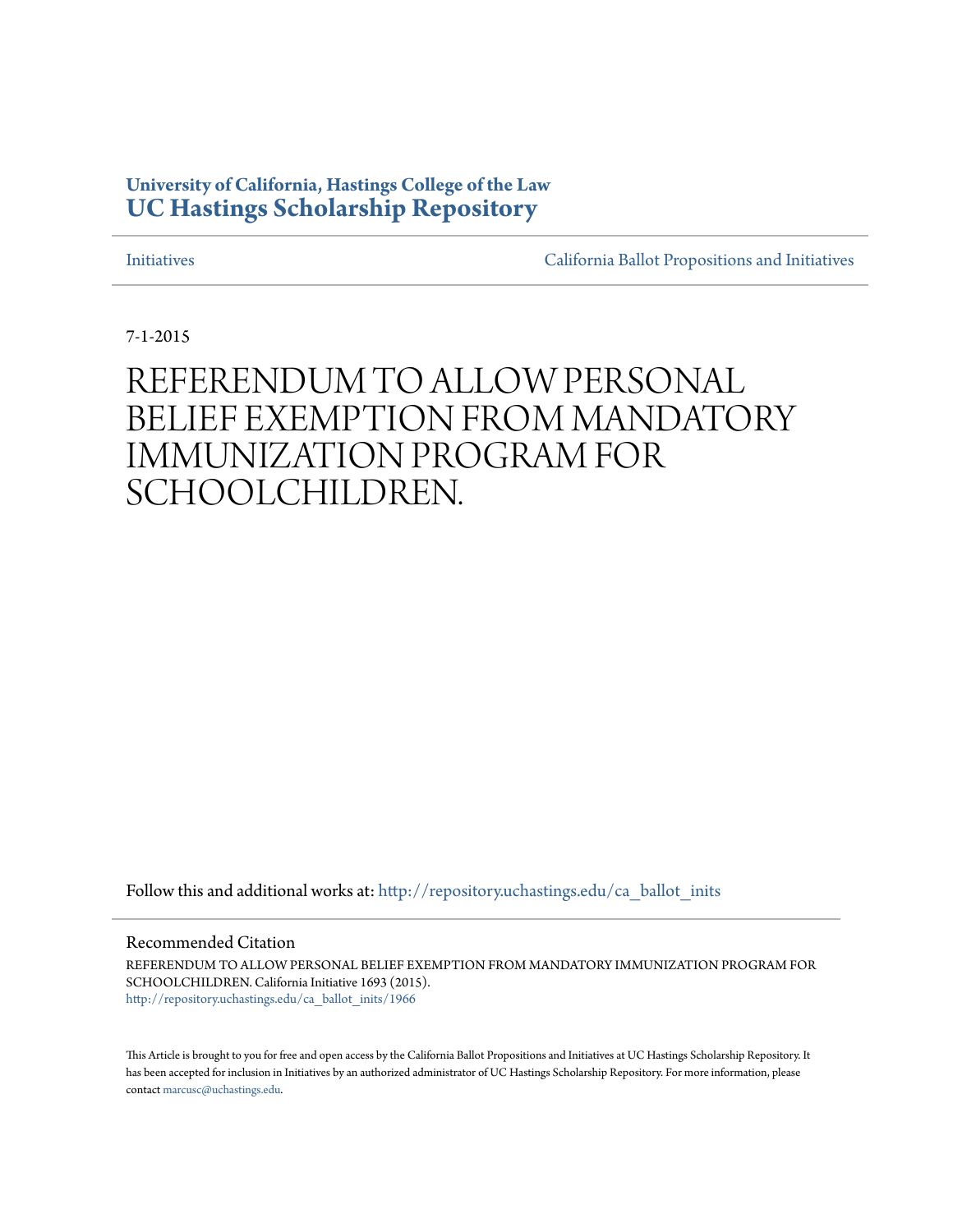**1** 5 - **0 0 3 5** 

**JEIVEO JUL 0 1 2015** 

Office of the Attorney General

INITIATIVE COORDINATOR **ATTORNEY GENERAL'S OFFICE** 

July 1st, 2015

Dear Sir or Madam,

Initiative Coordinator

1300 I Street, 17<sup>th</sup> Floor Sacramento, CA 95814

I submit the enclosed proposed statewide referendum of Senate Bill 277 (Ch. 2015, CHP 35), pursuant to Section 10(d) of Article II of the California Constitution. I request that you prepare a circulating title and summary of the measure as provided for in the Elections Code. A check in the amount of \$200 is enclosed as well as the statements I have signed in accordance with the California Elections Code. My public contact information is as follows:

Tim Donnelly P.O. Box426 Twin Peaks, CA 92391 760-933-8460

I thank you in advance for your assistance in the matter.

Godspeed  $\tilde{\mathcal{U}}$ Tim Donnelly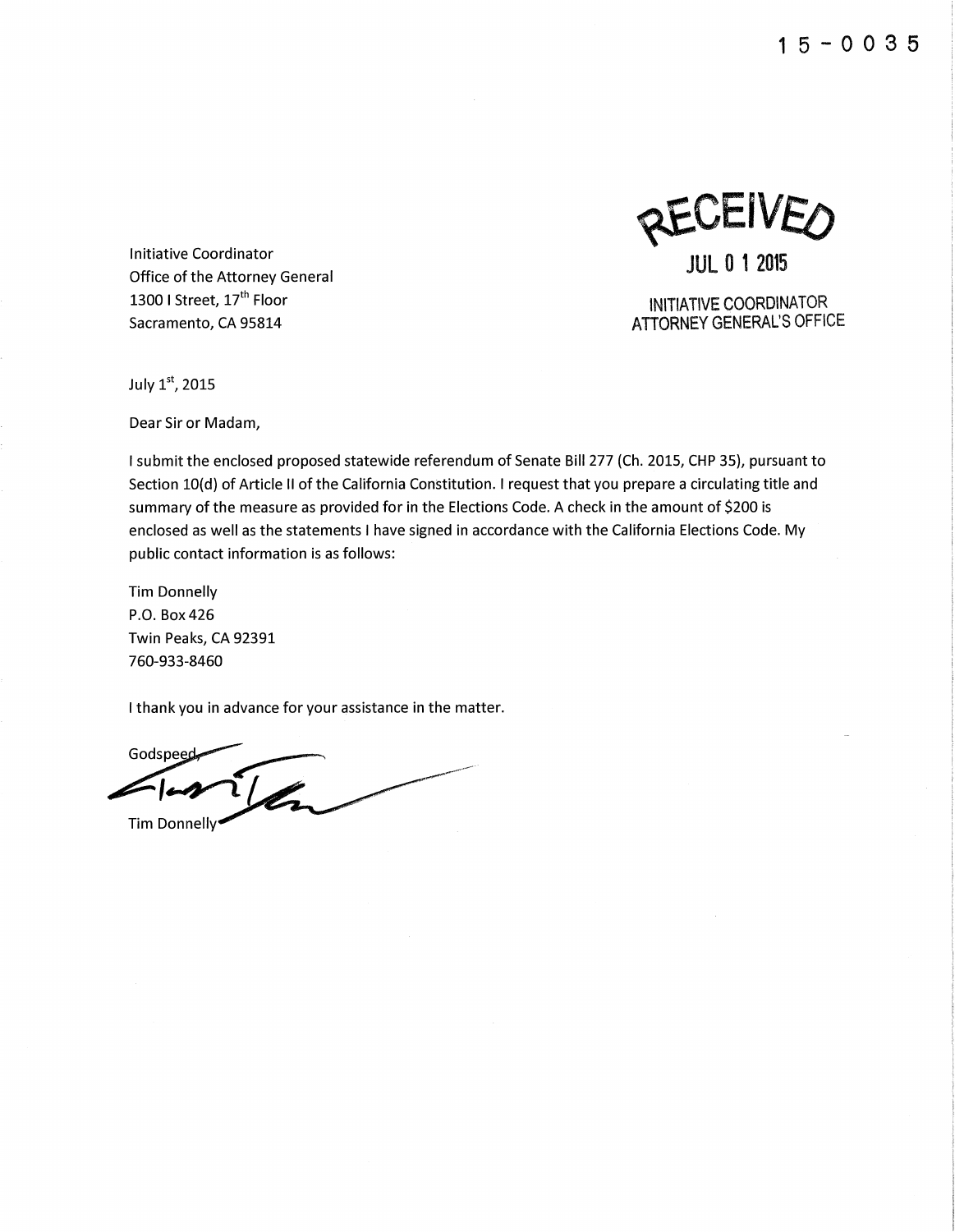To the Honorable Secretary of State of California,

We, the undersigned, registered, qualified voters of California, residents of the County (or City and County) indicated on the signature page herein, hereby propose a referendum to the electors to approve or reject the act of 2011, to Sections 120325, 120335, 120370 and 120375 of, to add Section 120338 to, and to repeals Section 120365 of the Health and Safety Code, passed by the Legislature and approved by the Governor, and petition the Secretary of State to submit the same to the voters of California for their adoption or rejection at the next succeeding general election. The full title and text of the act are set forth as follows:

An act to amend Sections 120325, 120335, 120370, and 120375 of, to add Section 120338 to, and to repeal Section 120365 of, the Health and Safety Code, relating to public health.

#### SECTION 1.

Section 120325 of the Health and Safety Code is amended to read:

#### **120325.**

In enacting this chapter, but excluding Section 120380, and in enacting Sections 120400, 120405, 120410, and 120415, it is the intent of the Legislature to provide:

(a) A means for the eventual achievement of total immunization of appropriate age groups against the following childhood diseases:

( 1) Diphtheria.

(2) Hepatitis B.

(3) Haemophilus influenzae type b.

(4) Measles.

(5) Mumps.

(6) Pertussis (whooping cough).

(7) Poliomyelitis.

(8) Rubella.

(9) Tetanus.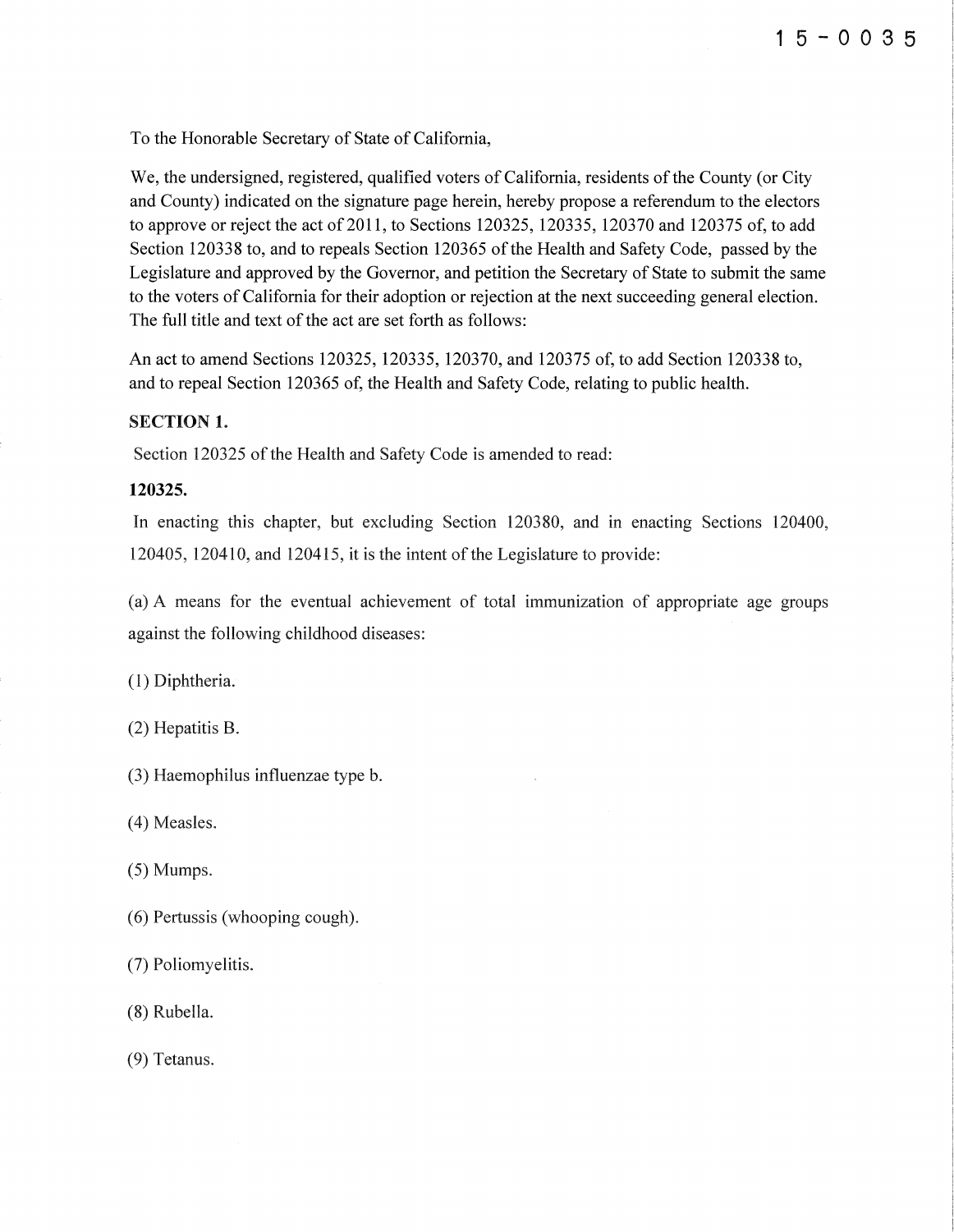(10) Varicella (chickenpox).

( 11) Any other disease deemed appropriate by the department, taking into consideration the recommendations of the Advisory Committee on Immunization Practices of the United States Department of Health and Human Services, the American Academy of Pediatrics, and the American Academy of Family Physicians.

(b) That the persons required to be immunized be allowed to obtain immunizations from whatever medical source they so desire, subject only to the condition that the immunization be performed in accordance with the regulations of the department and that a record of the immunization is made in accordance with the regulations.

(c) Exemptions from immunization for medical reasons.

(d) For the keeping of adequate records of immunization so that health departments, schools, and other institutions, parents or guardians, and the persons immunized will be able to ascertain that a child is fully or only partially immunized, and so that appropriate public agencies will be able to ascertain the immunization needs of groups of children in schools or other institutions.

(e) Incentives to public health authorities to design innovative and creative programs that will promote and achieve full and timely immunization of children.

#### SEC. 2.

Section 120335 of the Health and Safety Code is amended to read:

#### **120335.**

(a) As used in this chapter, "governing authority" means the governing board of each school district or the authority of each other private or public institution responsible for the operation and control of the institution or the principal or administrator of each school or institution.

(b) The governing authority shall not unconditionally admit any person as a pupil of any private or public elementary or secondary school, child care center, day nursery, nursery school, family day care home, or development center, unless, prior to his or her first admission to that institution, he or she has been fully immunized. The following are the diseases for which immunizations shall be documented: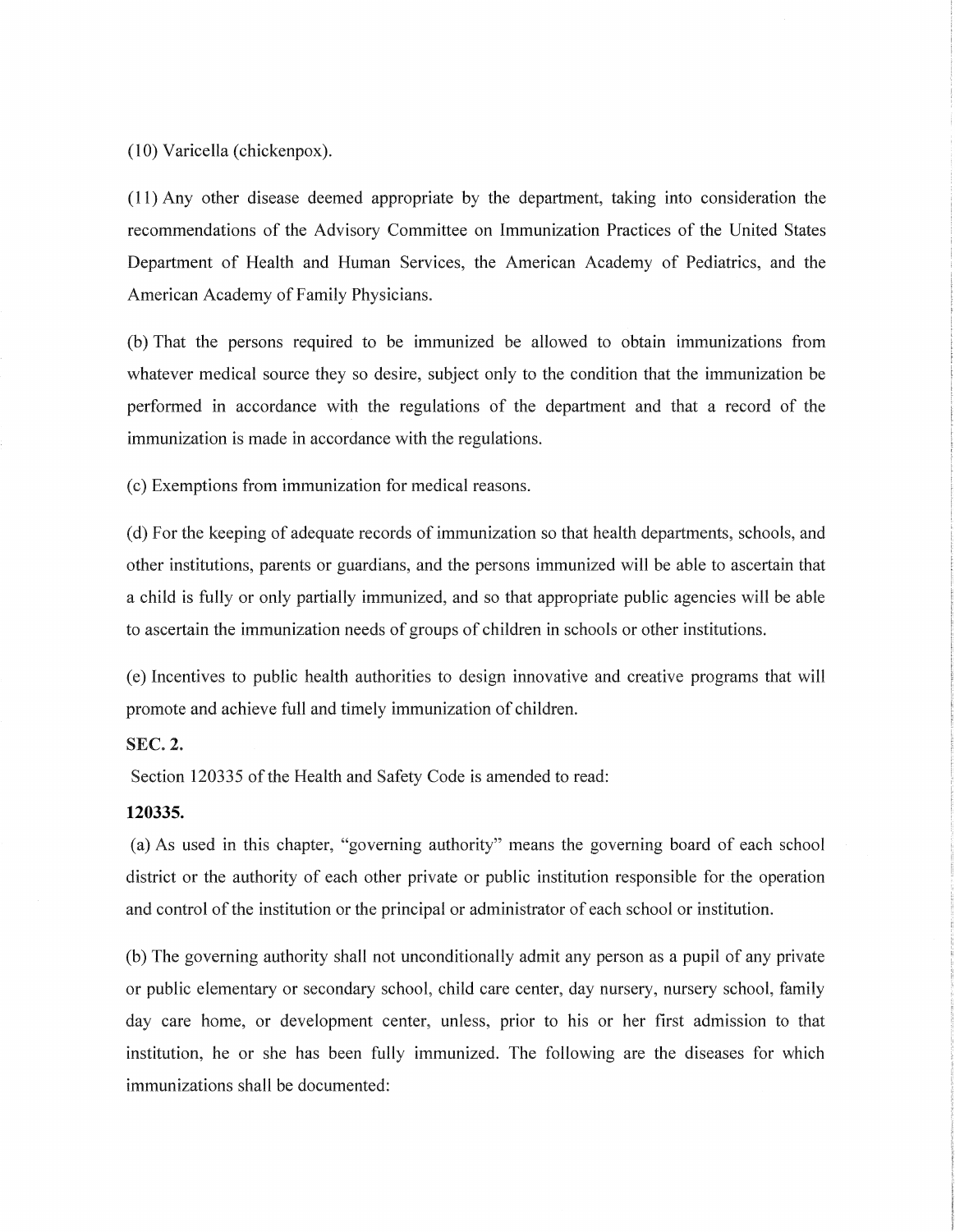( 1) Diphtheria.

(2) Haemophilus influenzae type b.

(3) Measles.

(4) Mumps.

(5) Pertussis (whooping cough).

(6) Poliomyelitis.

(7) Rubella.

(8) Tetanus.

(9) Hepatitis B.

(10) Varicella (chickenpox).

( 11) Any other disease deemed appropriate by the department, taking into consideration the recommendations of the Advisory Committee on Immunization Practices of the United States Department of Health and Human Services, the American Academy of Pediatrics, and the American Academy of Family Physicians.

(c) Notwithstanding subdivision (b), full immunization against hepatitis B shall not be a condition by which the governing authority shall admit or advance any pupil to the 7th grade level of any private or public elementary or secondary school.

(d) The governing authority shall not unconditionally admit or advance any pupil to the 7th grade level of any private or public elementary or secondary school unless the pupil has been fully immunized against pertussis, including all pertussis boosters appropriate for the pupil's age.

(e) The department may specify the immunizing agents that may be utilized and the manner in which immunizations are administered.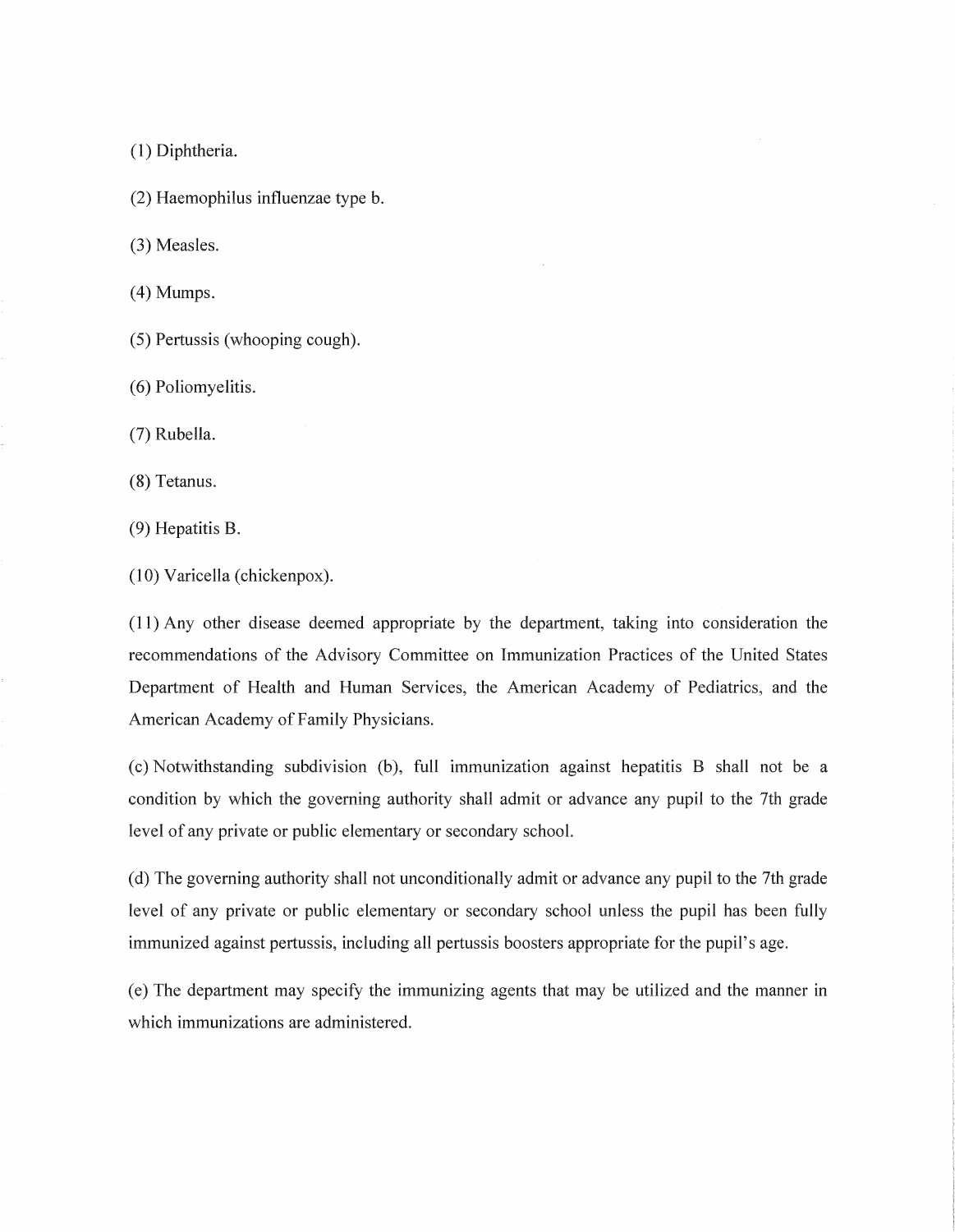(f) This section does not apply to a pupil in a home-based private school or a pupil who is enrolled in an independent study program pursuant to Article 5.5 (commencing with Section 51745) of Chapter 5 of Part 28 of the Education Code and does not receive classroom-based instruction.

(g) (1) A pupil who, prior to January 1, 2016, submitted a letter or affidavit on file at a private or public elementary or secondary school, child day care center, day nursery, nursery school, family day care home, or development center stating beliefs opposed to immunization shall be allowed enrollment to any private or public elementary or secondary school, child day care center, day nursery, nursery school, family day care home, or development center within the state until the pupil enrolls in the next grade span.

(2) For purposes of this subdivision, "grade span" means each of the following:

(A) Birth to preschool.

(B) Kindergarten and grades 1 to 6, inclusive, including transitional kindergarten.

(C) Grades 7 to 12, inclusive.

(3) Except as provided in this subdivision, on and after July 1, 2016, the governing authority shall not unconditionally admit to any of those institutions specified in this subdivision for the first time, or admit or advance any pupil to 7th grade level, unless the pupil has been immunized for his or her age as required by this section.

(h) This section does not prohibit a pupil who qualifies for an individualized education program, pursuant to federal law and Section 56026 of the Education Code, from accessing any special education and related services required by his or her individualized education program.

#### SEC.3.

Section 120338 is added to the Health and Safety Code, to read:

#### **120338.**

Notwithstanding Sections 120325 and 120335, any immunizations deemed appropriate by the department pursuant to paragraph (11) of subdivision (a) of Section 120325 or paragraph (11) of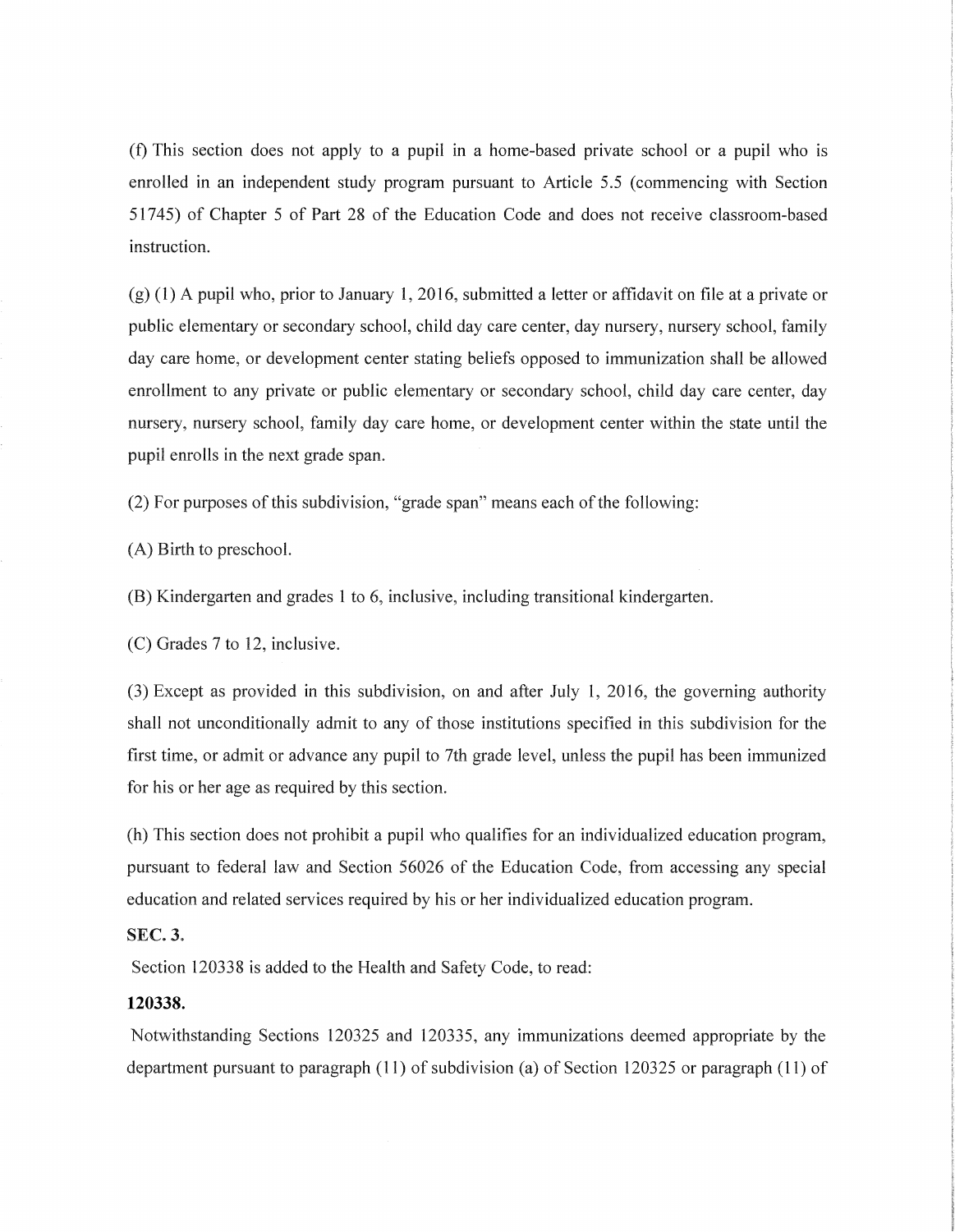subdivision (b) of Section 120335, may be mandated before a pupil's first admission to any private or public elementary or secondary school, child care center, day nursery, nursery school, family day care home, or development center, only if exemptions are allowed for both medical reasons and personal beliefs.

#### SEC. **4.**

Section 120365 of the Health and Safety Code is repealed.

#### SEC.S.

Section 120370 of the Health and Safety Code is amended to read:

#### **120370.**

(a) If the parent or guardian files with the governing authority a written statement by a licensed physician to the effect that the physical condition of the child is such, or medical circumstances relating to the child are such, that immunization is not considered safe, indicating the specific nature and probable duration of the medical condition or circumstances, including, but not limited to, family medical history, for which the physician does not recommend immunization, that child shall be exempt from the requirements of Chapter 1 (commencing with Section 120325, but excluding Section 120380) and Sections 120400, 120405, 120410, and 120415 to the extent indicated by the physician's statement.

(b) If there is good cause to believe that a child has been exposed to a disease listed in subdivision (b) of Section 120335 and his or her documentary proof of immunization status does not show proof of immunization against that disease, that child may be temporarily excluded from the school or institution until the local health officer is satisfied that the child is no longer at risk of developing or transmitting the disease.

#### SEC.6.

Section 120375 of the Health and Safety Code is amended to read:

#### **120375.**

(a) The governing authority of each school or institution included in Section 120335 shall require documentary proof of each entrant's immunization status. The governing authority shall record the immunizations of each new entrant in the entrant's permanent enrollment and scholarship record on a form provided by the department. The immunization record of each new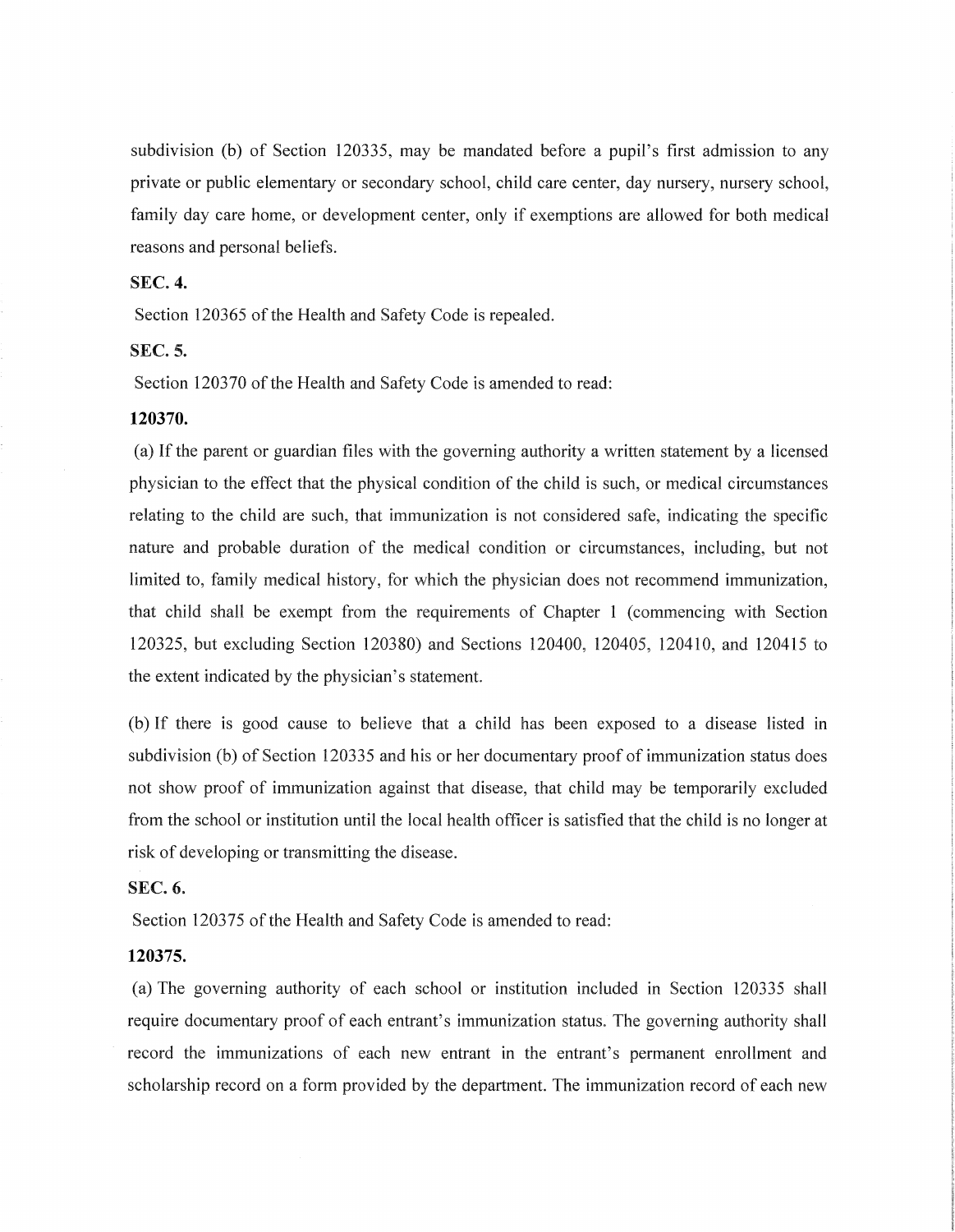entrant admitted conditionally shall be reviewed periodically by the governing authority to ensure that within the time periods designated by regulation of the department he or she has been fully immunized against all of the diseases listed in Section 120335, and immunizations received subsequent to entry shall be added to the pupil's immunization record.

(b) The governing authority of each school or institution included in Section 120335 shall prohibit from further attendance any pupil admitted conditionally who failed to obtain the required immunizations within the time limits allowed in the regulations of the department, unless the pupil is exempted under Section 120370, until that pupil has been fully immunized against all of the diseases listed in Section 120335.

(c) The governing authority shall file a written report on the immunization status of new entrants to the school or institution under their jurisdiction with the department and the local health department at times and on forms prescribed by the department. As provided in paragraph (4) of subdivision (a) of Section 49076 of the Education Code, the local health department shall have access to the complete health information as it relates to immunization of each student in the schools or other institutions listed in Section 120335 in order to determine immunization deficiencies.

(d) The governing authority shall cooperate with the county health officer in carrying out programs for the immunization of persons applying for admission to any school or institution under its jurisdiction. The governing board of any school district may use funds, property, and personnel of the district for that purpose. The governing authority of any school or other institution may permit any licensed physician or any qualified registered nurse as provided in Section 2727.3 of the Business and Professions Code to administer immunizing agents to any person seeking admission to any school or institution under its jurisdiction.